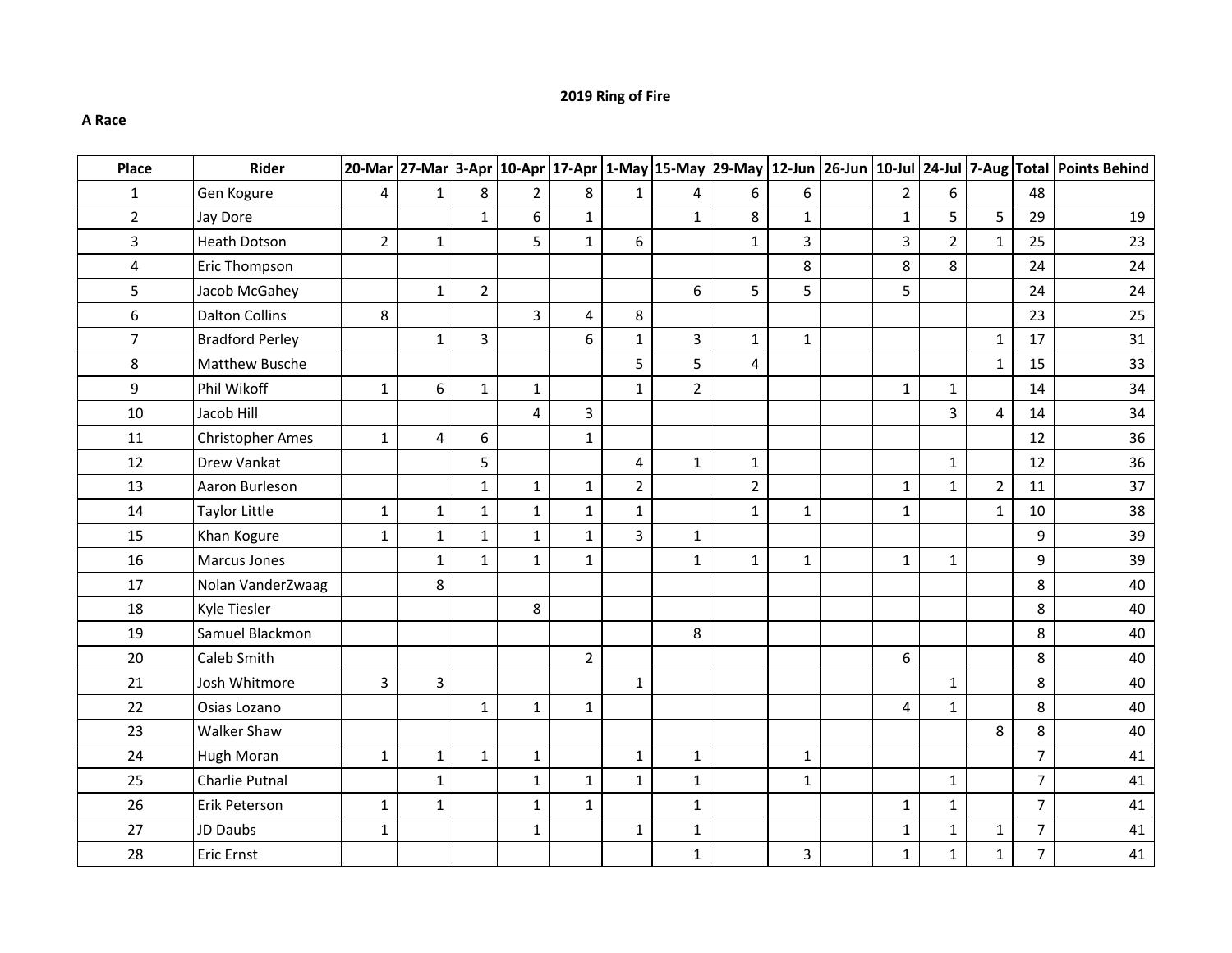| 29 | <b>Timothy Coffey</b> | 6            |                |              |              |              |              |              |                |                         |              |                |                | 6                       | 42 |
|----|-----------------------|--------------|----------------|--------------|--------------|--------------|--------------|--------------|----------------|-------------------------|--------------|----------------|----------------|-------------------------|----|
| 30 | Steven Sherman        | $\mathbf{1}$ |                | $\mathbf{1}$ |              | $\mathbf{1}$ |              | $\mathbf{1}$ |                | $\mathbf{1}$            | $\mathbf{1}$ |                |                | 6                       | 42 |
| 31 | <b>Timothy Tobbe</b>  | $\mathbf 1$  | $\mathbf{1}$   |              |              | $\mathbf{1}$ |              |              | $\mathbf{1}$   |                         | $\mathbf 1$  | $\mathbf{1}$   |                | 6                       | 42 |
| 32 | Deane Gauthier        |              |                | $\mathbf{1}$ | $\mathbf{1}$ | $\mathbf{1}$ | $\mathbf{1}$ | $\mathbf{1}$ |                |                         |              |                | $\mathbf{1}$   | 6                       | 42 |
| 33 | Alex Mclaughlin       |              |                |              |              |              |              |              |                |                         |              |                | 6              | 6                       | 42 |
| 34 | Benjamin Renkema      | 5            |                |              |              |              |              |              |                |                         |              |                |                | 5                       | 43 |
| 35 | Liam Flanagan         |              | 5              |              |              |              |              |              |                |                         |              |                |                | 5                       | 43 |
| 36 | Matthew Armstrong     |              | $\mathbf 1$    | 4            |              |              |              |              |                |                         |              |                |                | 5                       | 43 |
| 37 | <b>Andrew Giniat</b>  |              |                |              |              | 5            |              |              |                |                         |              |                |                | 5                       | 43 |
| 38 | Cary Hitchcock        | $\mathbf 1$  |                | $\mathbf{1}$ |              |              | $\mathbf 1$  | $\mathbf 1$  | $\mathbf{1}$   |                         |              |                |                | 5                       | 43 |
| 39 | Randal Warren         |              |                | $\mathbf{1}$ | $\mathbf{1}$ |              |              |              | $\mathbf{1}$   | $\mathbf 1$             |              | $\mathbf{1}$   |                | 5                       | 43 |
| 40 | Paul Shulman          |              |                |              |              |              |              |              |                | $1\,$                   | $\mathbf{1}$ |                | $\overline{3}$ | 5                       | 43 |
| 41 | Youngbloood           | $\mathbf{1}$ | $\mathbf{1}$   | $\mathbf{1}$ | $\mathbf{1}$ |              |              |              |                |                         |              |                |                | 4                       | 44 |
| 42 | Josh Payne            | $\mathbf{1}$ | $\mathbf{1}$   |              | $\mathbf{1}$ | $\mathbf{1}$ |              |              |                |                         |              |                |                | $\overline{\mathbf{4}}$ | 44 |
| 43 | Erik Ostergaard       |              |                | $\mathbf 1$  |              |              |              |              | $\overline{3}$ |                         |              |                |                | $\overline{4}$          | 44 |
| 44 | <b>Justin Raynes</b>  |              |                |              |              |              |              |              |                | $\overline{\mathbf{4}}$ |              |                |                | $\overline{\mathbf{4}}$ | 44 |
| 45 | Andrew Baker          |              |                |              |              |              |              |              |                |                         |              | $\overline{4}$ |                | $\overline{4}$          | 44 |
| 46 | <b>Baker Watts</b>    |              |                |              |              | $\mathbf{1}$ | $\mathbf 1$  |              | $\mathbf{1}$   |                         |              |                | $\mathbf 1$    | 4                       | 44 |
| 47 | Joe Alachoyan         |              |                |              |              |              |              | $\mathbf{1}$ |                | $1\,$                   | $\mathbf 1$  |                | $\mathbf{1}$   | 4                       | 44 |
| 48 | Thomas Wilson         | $\mathbf{1}$ |                | $\mathbf{1}$ | $\mathbf{1}$ |              |              |              |                |                         |              |                |                | $\overline{3}$          | 45 |
| 49 | <b>Stephen Sperry</b> |              | $\mathbf 1$    | $\mathbf{1}$ | $\mathbf 1$  |              |              |              |                |                         |              |                |                | $\overline{3}$          | 45 |
| 50 | Jason Tucker          |              |                | $\mathbf{1}$ | $\mathbf{1}$ |              | $\mathbf{1}$ |              |                |                         |              |                |                | $\overline{3}$          | 45 |
| 51 | Mark Chandler         | $\mathbf 1$  |                |              |              | $\mathbf{1}$ |              |              |                |                         | $\mathbf 1$  |                |                | 3                       | 45 |
| 52 | Elizabeth Harden      |              |                |              |              |              |              | $\mathbf{1}$ |                | $1\,$                   |              | $\mathbf{1}$   |                | $\overline{3}$          | 45 |
| 53 | Nick Bragg            |              | $\mathbf 1$    |              |              |              |              |              | $\mathbf{1}$   |                         |              |                | $\mathbf{1}$   | $\overline{3}$          | 45 |
| 54 | Zachary Ross          |              | $\overline{2}$ |              |              |              |              |              |                |                         |              |                |                | $\overline{2}$          | 46 |
| 55 | Jacob Jones           |              | $\mathbf 1$    | $\mathbf{1}$ |              |              |              |              |                |                         |              |                |                | $\overline{2}$          | 46 |
| 56 | <b>Fausto Crapiz</b>  |              |                | $\mathbf{1}$ | $\mathbf{1}$ |              |              |              |                |                         |              |                |                | $\overline{2}$          | 46 |
| 57 | Rodney Dender         |              |                | $\mathbf{1}$ | $\mathbf{1}$ |              |              |              |                |                         |              |                |                | $\overline{2}$          | 46 |
| 58 | <b>Grace Chappell</b> |              |                |              | $\mathbf{1}$ | $\mathbf{1}$ |              |              |                |                         |              |                |                | $\overline{2}$          | 46 |
| 59 | Peter Mathern         |              |                | $\mathbf{1}$ |              |              | $\mathbf{1}$ |              |                |                         |              |                |                | $\overline{2}$          | 46 |
|    |                       |              |                |              |              |              |              |              |                |                         |              |                |                |                         |    |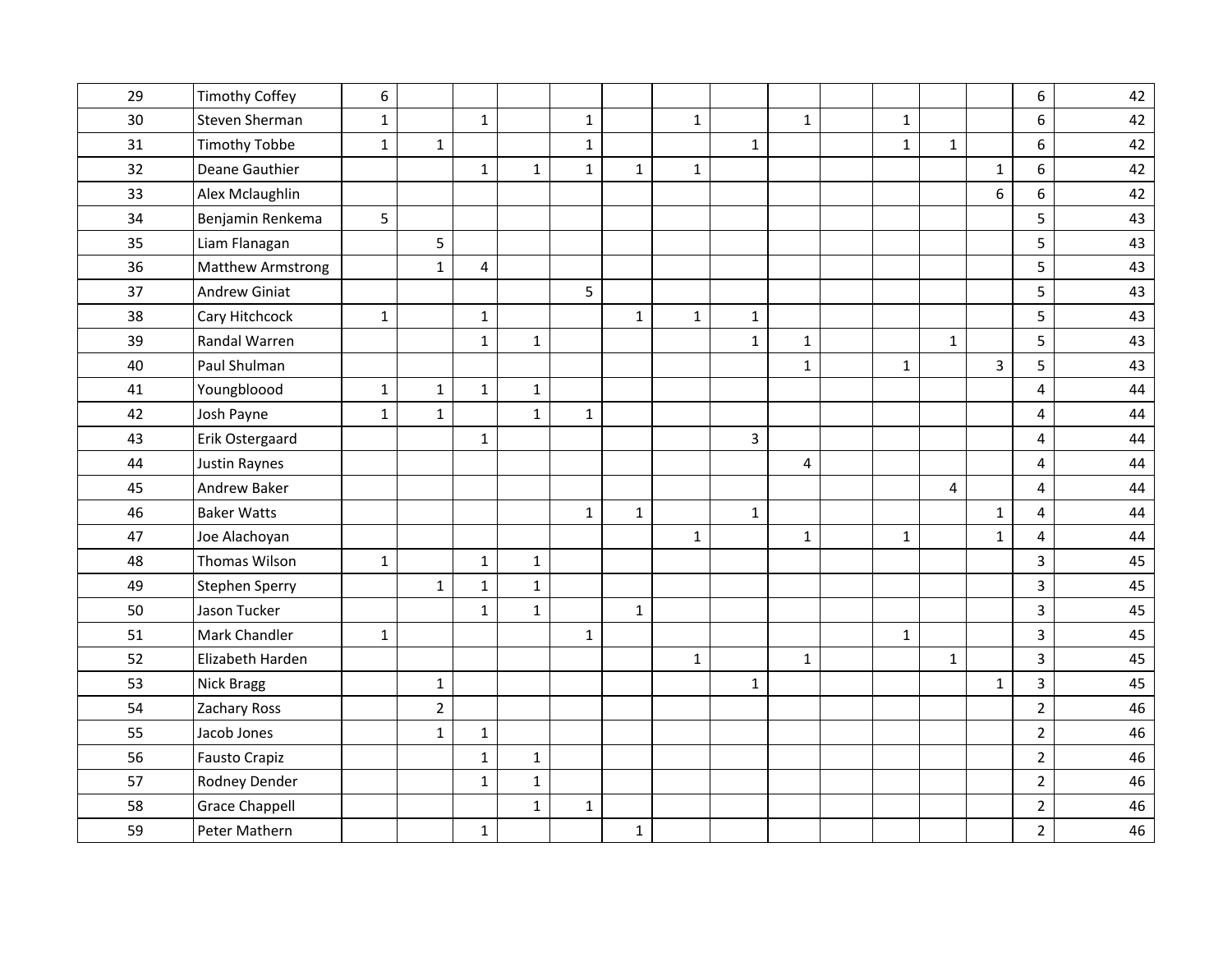| 60<br>Jefferson Parker<br>$\overline{2}$<br>$\mathbf 1$<br>$\mathbf{1}$<br>$\overline{2}$<br>61<br>Jennah Dunham<br>$\mathbf{1}$<br>$\mathbf{1}$<br>62<br>Chris Strumolo<br>$\overline{2}$<br>$\mathbf{1}$<br>$\mathbf{1}$<br>63<br>Grayson Wickel<br>$\overline{2}$<br>$\mathbf{1}$<br>$\mathbf 1$<br>$\overline{2}$<br>64<br><b>Austin Walker</b><br>$\mathbf{1}$<br>$\mathbf 1$<br>$\overline{2}$<br>Andrew La Beau<br>$\mathbf 1$<br>65<br>$\mathbf{1}$<br>$\overline{2}$<br>66<br><b>Curtis Staples</b><br>$\mathbf 1$<br>$\mathbf{1}$<br><b>Tristan Cowie</b><br>$\overline{2}$<br>67<br>$1\,$<br>$\mathbf{1}$<br>68<br>$\overline{2}$<br><b>Houston Trim III</b><br>$\mathbf{1}$<br>$\mathbf{1}$<br>69<br>Tobi Schultze<br>$\overline{2}$<br>$\mathbf 1$<br>$\mathbf{1}$<br>70<br><b>Darrel Farlow</b><br>$\mathbf{1}$<br>$\mathbf{1}$<br>71<br>Zachery Carmel<br>$\mathbf{1}$<br>$\mathbf{1}$<br>72<br>Dominic Giannantonio<br>$\mathbf{1}$<br>$\mathbf{1}$<br>73<br><b>Greg Campbell</b><br>$\mathbf{1}$<br>$\mathbf{1}$<br>74<br>Gary Jackson<br>$\mathbf 1$<br>$\mathbf{1}$<br>Henry McCullough<br>$\mathbf 1$<br>75<br>$\mathbf 1$<br>Colin Rice<br>76<br>$\mathbf 1$<br>$\mathbf 1$<br>77<br>Michael Mauhar<br>$\mathbf 1$<br>$\mathbf{1}$<br>78<br>Josh Lacelle<br>$\mathbf{1}$<br>$\mathbf 1$<br>79<br>Randall Hoffpauir<br>$\mathbf{1}$<br>$\mathbf{1}$<br>80<br>Lily Williams<br>$\mathbf 1$<br>$\mathbf 1$<br>Winda Spoor<br>$\mathbf{1}$<br>81<br>$\mathbf{1}$<br>Cris Bifaro<br>82<br>$\mathbf 1$<br>$\mathbf{1}$<br>83<br>Hannah Arensman<br>$\mathbf 1$<br>$\mathbf{1}$<br>84<br>John James<br>$\mathbf 1$<br>$\mathbf{1}$<br><b>Wesley Dickson</b><br>85<br>$\mathbf 1$<br>$1\,$<br>Jonathan Guiza<br>86<br>$\mathbf 1$<br>$\mathbf{1}$<br>Jennifer Caicedo<br>87<br>$\mathbf 1$<br>$\mathbf{1}$<br>88<br>Adrian Lozano<br>$\mathbf{1}$<br>$\mathbf{1}$<br>89<br>Gene Fowler<br>$\mathbf{1}$<br>1<br>90<br>Dylan Johnson<br>$\mathbf{1}$<br>$\mathbf{1}$ |  |  |  |  |  |  |  |  |    |
|---------------------------------------------------------------------------------------------------------------------------------------------------------------------------------------------------------------------------------------------------------------------------------------------------------------------------------------------------------------------------------------------------------------------------------------------------------------------------------------------------------------------------------------------------------------------------------------------------------------------------------------------------------------------------------------------------------------------------------------------------------------------------------------------------------------------------------------------------------------------------------------------------------------------------------------------------------------------------------------------------------------------------------------------------------------------------------------------------------------------------------------------------------------------------------------------------------------------------------------------------------------------------------------------------------------------------------------------------------------------------------------------------------------------------------------------------------------------------------------------------------------------------------------------------------------------------------------------------------------------------------------------------------------------------------------------------------------------------------------------------------------------------------------------------------------------------------------------------------------------------------------------------------------------------------------------------------------------------------|--|--|--|--|--|--|--|--|----|
|                                                                                                                                                                                                                                                                                                                                                                                                                                                                                                                                                                                                                                                                                                                                                                                                                                                                                                                                                                                                                                                                                                                                                                                                                                                                                                                                                                                                                                                                                                                                                                                                                                                                                                                                                                                                                                                                                                                                                                                 |  |  |  |  |  |  |  |  | 46 |
|                                                                                                                                                                                                                                                                                                                                                                                                                                                                                                                                                                                                                                                                                                                                                                                                                                                                                                                                                                                                                                                                                                                                                                                                                                                                                                                                                                                                                                                                                                                                                                                                                                                                                                                                                                                                                                                                                                                                                                                 |  |  |  |  |  |  |  |  | 46 |
|                                                                                                                                                                                                                                                                                                                                                                                                                                                                                                                                                                                                                                                                                                                                                                                                                                                                                                                                                                                                                                                                                                                                                                                                                                                                                                                                                                                                                                                                                                                                                                                                                                                                                                                                                                                                                                                                                                                                                                                 |  |  |  |  |  |  |  |  | 46 |
|                                                                                                                                                                                                                                                                                                                                                                                                                                                                                                                                                                                                                                                                                                                                                                                                                                                                                                                                                                                                                                                                                                                                                                                                                                                                                                                                                                                                                                                                                                                                                                                                                                                                                                                                                                                                                                                                                                                                                                                 |  |  |  |  |  |  |  |  | 46 |
|                                                                                                                                                                                                                                                                                                                                                                                                                                                                                                                                                                                                                                                                                                                                                                                                                                                                                                                                                                                                                                                                                                                                                                                                                                                                                                                                                                                                                                                                                                                                                                                                                                                                                                                                                                                                                                                                                                                                                                                 |  |  |  |  |  |  |  |  | 46 |
|                                                                                                                                                                                                                                                                                                                                                                                                                                                                                                                                                                                                                                                                                                                                                                                                                                                                                                                                                                                                                                                                                                                                                                                                                                                                                                                                                                                                                                                                                                                                                                                                                                                                                                                                                                                                                                                                                                                                                                                 |  |  |  |  |  |  |  |  | 46 |
|                                                                                                                                                                                                                                                                                                                                                                                                                                                                                                                                                                                                                                                                                                                                                                                                                                                                                                                                                                                                                                                                                                                                                                                                                                                                                                                                                                                                                                                                                                                                                                                                                                                                                                                                                                                                                                                                                                                                                                                 |  |  |  |  |  |  |  |  | 46 |
|                                                                                                                                                                                                                                                                                                                                                                                                                                                                                                                                                                                                                                                                                                                                                                                                                                                                                                                                                                                                                                                                                                                                                                                                                                                                                                                                                                                                                                                                                                                                                                                                                                                                                                                                                                                                                                                                                                                                                                                 |  |  |  |  |  |  |  |  | 46 |
|                                                                                                                                                                                                                                                                                                                                                                                                                                                                                                                                                                                                                                                                                                                                                                                                                                                                                                                                                                                                                                                                                                                                                                                                                                                                                                                                                                                                                                                                                                                                                                                                                                                                                                                                                                                                                                                                                                                                                                                 |  |  |  |  |  |  |  |  | 46 |
|                                                                                                                                                                                                                                                                                                                                                                                                                                                                                                                                                                                                                                                                                                                                                                                                                                                                                                                                                                                                                                                                                                                                                                                                                                                                                                                                                                                                                                                                                                                                                                                                                                                                                                                                                                                                                                                                                                                                                                                 |  |  |  |  |  |  |  |  | 46 |
|                                                                                                                                                                                                                                                                                                                                                                                                                                                                                                                                                                                                                                                                                                                                                                                                                                                                                                                                                                                                                                                                                                                                                                                                                                                                                                                                                                                                                                                                                                                                                                                                                                                                                                                                                                                                                                                                                                                                                                                 |  |  |  |  |  |  |  |  | 47 |
|                                                                                                                                                                                                                                                                                                                                                                                                                                                                                                                                                                                                                                                                                                                                                                                                                                                                                                                                                                                                                                                                                                                                                                                                                                                                                                                                                                                                                                                                                                                                                                                                                                                                                                                                                                                                                                                                                                                                                                                 |  |  |  |  |  |  |  |  | 47 |
|                                                                                                                                                                                                                                                                                                                                                                                                                                                                                                                                                                                                                                                                                                                                                                                                                                                                                                                                                                                                                                                                                                                                                                                                                                                                                                                                                                                                                                                                                                                                                                                                                                                                                                                                                                                                                                                                                                                                                                                 |  |  |  |  |  |  |  |  | 47 |
|                                                                                                                                                                                                                                                                                                                                                                                                                                                                                                                                                                                                                                                                                                                                                                                                                                                                                                                                                                                                                                                                                                                                                                                                                                                                                                                                                                                                                                                                                                                                                                                                                                                                                                                                                                                                                                                                                                                                                                                 |  |  |  |  |  |  |  |  | 47 |
|                                                                                                                                                                                                                                                                                                                                                                                                                                                                                                                                                                                                                                                                                                                                                                                                                                                                                                                                                                                                                                                                                                                                                                                                                                                                                                                                                                                                                                                                                                                                                                                                                                                                                                                                                                                                                                                                                                                                                                                 |  |  |  |  |  |  |  |  | 47 |
|                                                                                                                                                                                                                                                                                                                                                                                                                                                                                                                                                                                                                                                                                                                                                                                                                                                                                                                                                                                                                                                                                                                                                                                                                                                                                                                                                                                                                                                                                                                                                                                                                                                                                                                                                                                                                                                                                                                                                                                 |  |  |  |  |  |  |  |  | 47 |
|                                                                                                                                                                                                                                                                                                                                                                                                                                                                                                                                                                                                                                                                                                                                                                                                                                                                                                                                                                                                                                                                                                                                                                                                                                                                                                                                                                                                                                                                                                                                                                                                                                                                                                                                                                                                                                                                                                                                                                                 |  |  |  |  |  |  |  |  | 47 |
|                                                                                                                                                                                                                                                                                                                                                                                                                                                                                                                                                                                                                                                                                                                                                                                                                                                                                                                                                                                                                                                                                                                                                                                                                                                                                                                                                                                                                                                                                                                                                                                                                                                                                                                                                                                                                                                                                                                                                                                 |  |  |  |  |  |  |  |  | 47 |
|                                                                                                                                                                                                                                                                                                                                                                                                                                                                                                                                                                                                                                                                                                                                                                                                                                                                                                                                                                                                                                                                                                                                                                                                                                                                                                                                                                                                                                                                                                                                                                                                                                                                                                                                                                                                                                                                                                                                                                                 |  |  |  |  |  |  |  |  | 47 |
|                                                                                                                                                                                                                                                                                                                                                                                                                                                                                                                                                                                                                                                                                                                                                                                                                                                                                                                                                                                                                                                                                                                                                                                                                                                                                                                                                                                                                                                                                                                                                                                                                                                                                                                                                                                                                                                                                                                                                                                 |  |  |  |  |  |  |  |  | 47 |
|                                                                                                                                                                                                                                                                                                                                                                                                                                                                                                                                                                                                                                                                                                                                                                                                                                                                                                                                                                                                                                                                                                                                                                                                                                                                                                                                                                                                                                                                                                                                                                                                                                                                                                                                                                                                                                                                                                                                                                                 |  |  |  |  |  |  |  |  | 47 |
|                                                                                                                                                                                                                                                                                                                                                                                                                                                                                                                                                                                                                                                                                                                                                                                                                                                                                                                                                                                                                                                                                                                                                                                                                                                                                                                                                                                                                                                                                                                                                                                                                                                                                                                                                                                                                                                                                                                                                                                 |  |  |  |  |  |  |  |  | 47 |
|                                                                                                                                                                                                                                                                                                                                                                                                                                                                                                                                                                                                                                                                                                                                                                                                                                                                                                                                                                                                                                                                                                                                                                                                                                                                                                                                                                                                                                                                                                                                                                                                                                                                                                                                                                                                                                                                                                                                                                                 |  |  |  |  |  |  |  |  | 47 |
|                                                                                                                                                                                                                                                                                                                                                                                                                                                                                                                                                                                                                                                                                                                                                                                                                                                                                                                                                                                                                                                                                                                                                                                                                                                                                                                                                                                                                                                                                                                                                                                                                                                                                                                                                                                                                                                                                                                                                                                 |  |  |  |  |  |  |  |  | 47 |
|                                                                                                                                                                                                                                                                                                                                                                                                                                                                                                                                                                                                                                                                                                                                                                                                                                                                                                                                                                                                                                                                                                                                                                                                                                                                                                                                                                                                                                                                                                                                                                                                                                                                                                                                                                                                                                                                                                                                                                                 |  |  |  |  |  |  |  |  | 47 |
|                                                                                                                                                                                                                                                                                                                                                                                                                                                                                                                                                                                                                                                                                                                                                                                                                                                                                                                                                                                                                                                                                                                                                                                                                                                                                                                                                                                                                                                                                                                                                                                                                                                                                                                                                                                                                                                                                                                                                                                 |  |  |  |  |  |  |  |  | 47 |
|                                                                                                                                                                                                                                                                                                                                                                                                                                                                                                                                                                                                                                                                                                                                                                                                                                                                                                                                                                                                                                                                                                                                                                                                                                                                                                                                                                                                                                                                                                                                                                                                                                                                                                                                                                                                                                                                                                                                                                                 |  |  |  |  |  |  |  |  | 47 |
|                                                                                                                                                                                                                                                                                                                                                                                                                                                                                                                                                                                                                                                                                                                                                                                                                                                                                                                                                                                                                                                                                                                                                                                                                                                                                                                                                                                                                                                                                                                                                                                                                                                                                                                                                                                                                                                                                                                                                                                 |  |  |  |  |  |  |  |  | 47 |
|                                                                                                                                                                                                                                                                                                                                                                                                                                                                                                                                                                                                                                                                                                                                                                                                                                                                                                                                                                                                                                                                                                                                                                                                                                                                                                                                                                                                                                                                                                                                                                                                                                                                                                                                                                                                                                                                                                                                                                                 |  |  |  |  |  |  |  |  | 47 |
|                                                                                                                                                                                                                                                                                                                                                                                                                                                                                                                                                                                                                                                                                                                                                                                                                                                                                                                                                                                                                                                                                                                                                                                                                                                                                                                                                                                                                                                                                                                                                                                                                                                                                                                                                                                                                                                                                                                                                                                 |  |  |  |  |  |  |  |  | 47 |
|                                                                                                                                                                                                                                                                                                                                                                                                                                                                                                                                                                                                                                                                                                                                                                                                                                                                                                                                                                                                                                                                                                                                                                                                                                                                                                                                                                                                                                                                                                                                                                                                                                                                                                                                                                                                                                                                                                                                                                                 |  |  |  |  |  |  |  |  | 47 |